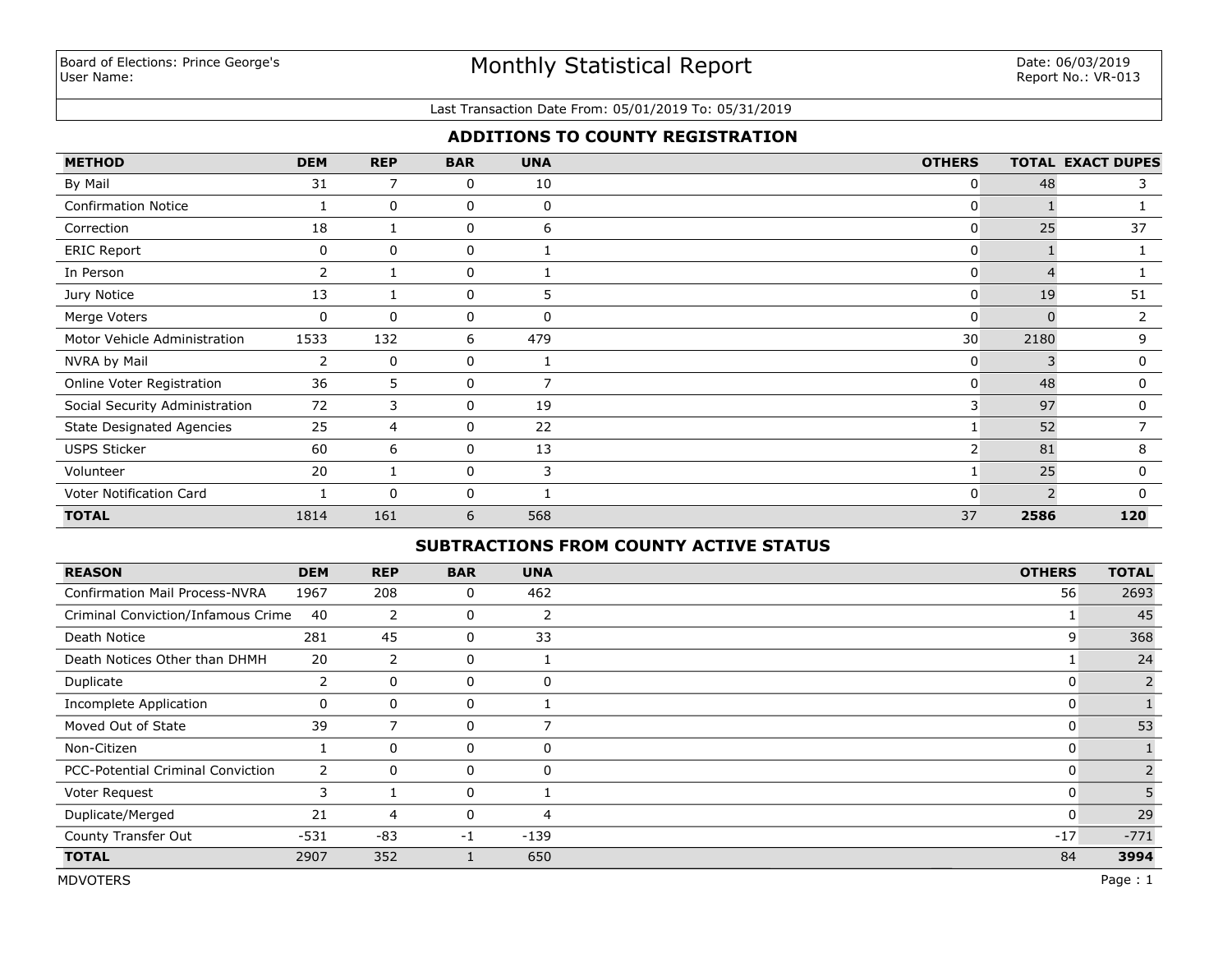Last Transaction Date From: 05/01/2019 To: 05/31/2019

## **AFFILIATION CHANGES**

| <b>CHANGE</b> | <b>DEM</b> | <b>REP</b>   | <b>BAR</b> | <b>UNA</b> | <b>OTHERS</b> | <b>TOTAL</b> |
|---------------|------------|--------------|------------|------------|---------------|--------------|
| From          | 306        | $\sim$<br>-- |            | 165        | 101           | 666          |
| To            | 232        | 96           |            | 276        | 58            | 666          |
| <b>TOTAL</b>  | $-74$      |              |            | 111        | $-43$         | o            |

#### **CURRENT ACTIVE REGISTRATION**

| <b>ACTIVITY</b>              | <b>DEM</b> | <b>REP</b> | <b>BAR</b> | <b>UNA</b> | <b>OTHERS</b> | <b>TOTAL</b> |
|------------------------------|------------|------------|------------|------------|---------------|--------------|
| <b>BEGINNING OF REPORT</b>   | 463063     | 40215      | 26         | 72495      | 13753         | 589552       |
| ADDITIONS $(+)$              | 1814       | 161        | 6          | 568        | 37            | 2586         |
| REINSTATED (+)               | 95         | 4          | 0          | 20         |               | 122          |
| CANCELLED (-)                | $-387$     | -59        | 0          | $-47$      | $-10$         | $-503$       |
| COUNTY TRANSFER OUT (-)      | $-531$     | $-83$      | $-1$       | $-139$     | $-17$         | $-771$       |
| AFFILIATION CHANGES (+ OR -) | $-74$      |            |            | 111        | $-43$         | $\Omega$     |
| * INACTIVATED (-)            | $-1987$    | $-210$     | 0          | $-463$     | $-57$         | $-2717$      |
| $*$ REACTIVATED $(+)$        | 68         | 2          | 0          | 12         |               | 85           |
| <b>END OF REPORT TOTALS</b>  | 462061     | 40033      | 34         | 72557      | 13669         | 588354       |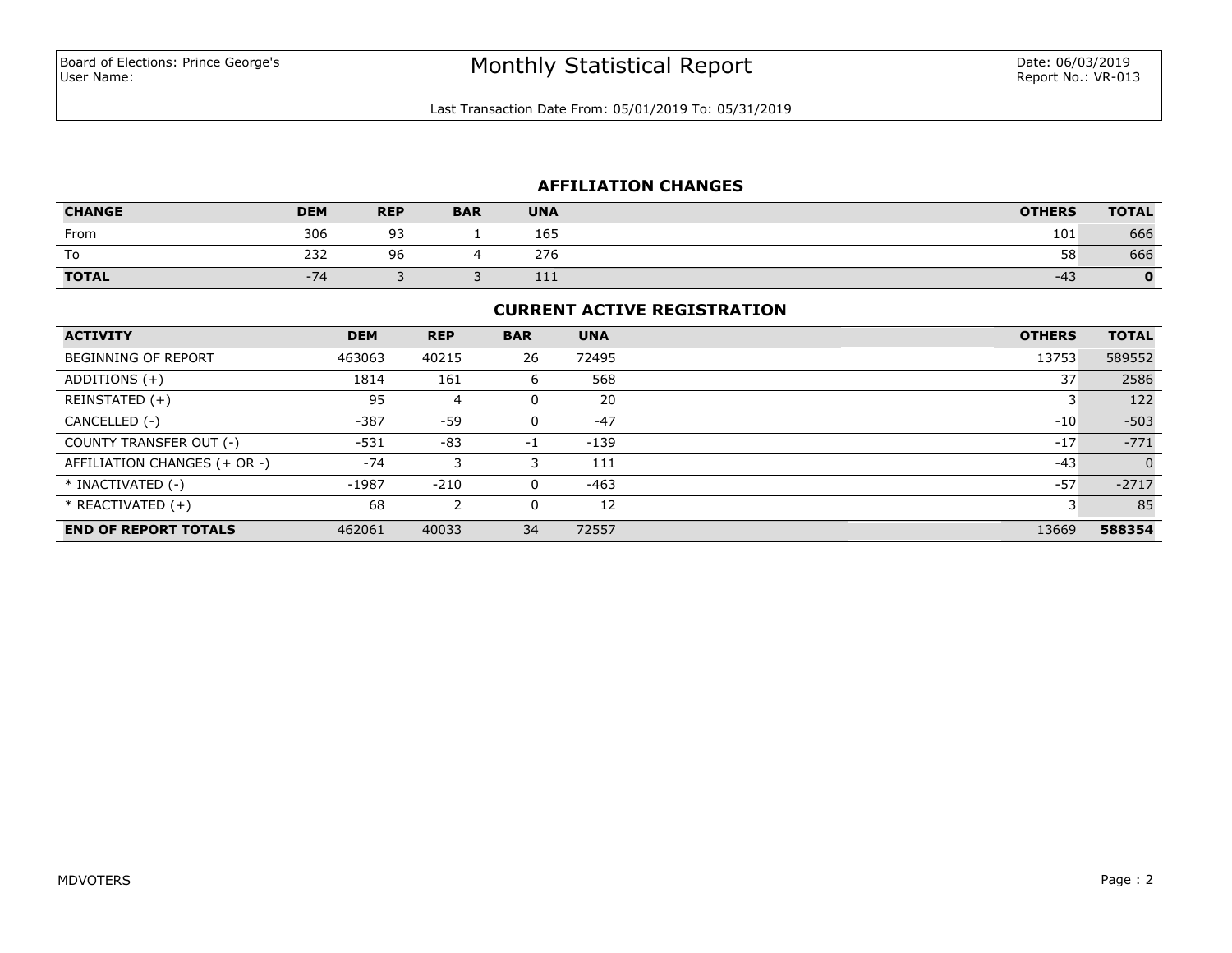#### Last Transaction Date From: 05/01/2019 To: 05/31/2019

### **INACTIVE REGISTRATION**

### **SUBTRACTIONS FROM COUNTY INACTIVE STATUS**

| <b>REASON</b>                      | <b>DEM</b>     | <b>REP</b> | <b>BAR</b>   | <b>UNA</b> | <b>OTHERS</b> | <b>TOTAL</b>   |
|------------------------------------|----------------|------------|--------------|------------|---------------|----------------|
| By Mail                            | 3              |            | 0            |            | 0             | 5              |
| <b>Confirmation Notice</b>         | 5.             | 0          | 0            |            | 0             | 6              |
| Correction                         |                |            | 0            | 0          | 0             | $\overline{2}$ |
| Criminal Conviction/Infamous Crime | $\overline{2}$ | 0          | 0            | 0          | 0             | $\overline{2}$ |
| Death Notice                       | 63             | 8          | 0            | 5          | 2             | 78             |
| Mental Incompetence                |                | 0          | 0            | 0          | 0             |                |
| Motor Vehicle Administration       | 57             |            | 0            | 9          | 3             | 70             |
| Moved Out of State                 | 70             | 15         | 0            | 16         |               | 102            |
| NVRA by Mail                       |                | 0          | 0            | 0          | 0             |                |
| <b>State Designated Agencies</b>   |                | 0          | 0            | 0          | 0             |                |
| Voter Request                      |                | 0          | 0            | 0          | 0             |                |
| Duplicate/Merged                   | 0              | 2          | 0            | 0          | 0             | $\overline{2}$ |
| County Transfer Out                | $-22$          | -6         | 0            | $-7$       | 0             | $-35$          |
| <b>TOTAL</b>                       | 227            | 34         | $\mathbf{0}$ | 39         | 6             | 306            |

## **CURRENT INACTIVE REGISTRATION**

| <b>ACTIVITY</b>              | <b>DEM</b> | <b>REP</b> | <b>BAR</b> | <b>UNA</b> | <b>OTHERS</b> | <b>TOTAL</b> |
|------------------------------|------------|------------|------------|------------|---------------|--------------|
| <b>BEGINNING OF REPORT</b>   | 19313      | 2321       | 0          | 4694       | 604           | 26932        |
| $*$ INACTIVATED $(+)$        | 1987       | 210        |            | 463        | 57            | 2717         |
| *REACTIVATED (-)             | -68        | -3         |            | $-11$      | -3            | $-85$        |
| COUNTY TRANSFER OUT (-)      | $-22$      | -6         |            | $-7$       |               | $-35$        |
| AFFILIATION CHANGES (+ OR -) |            | 0          | 0          |            |               |              |
| CANCELLED FROM INACTIVE (-)  | $-141$     | $-26$      |            | $-21$      | -4            | $-192$       |
| PENDING FROM INACTIVE (-)    |            | $\Omega$   | 0          |            |               |              |
| <b>TOTAL INACTIVE</b>        | 21069      | 2496       | 0.         | 5118       | 654           | 29337        |

## **ACTIVE AND INACTIVE REGISTRATION TOTAL REGISTRATION RECORDS**

| $\Lambda C$<br>the contract of the contract of the contract of the contract of the contract of | <b>DEM</b> | <b>REP</b> | <b>BAR</b> | <b>UNA</b> | <b>ATUEDC</b><br>INEN<br>_______ | $\overline{\phantom{a}}$ |
|------------------------------------------------------------------------------------------------|------------|------------|------------|------------|----------------------------------|--------------------------|
|                                                                                                |            |            |            |            |                                  |                          |